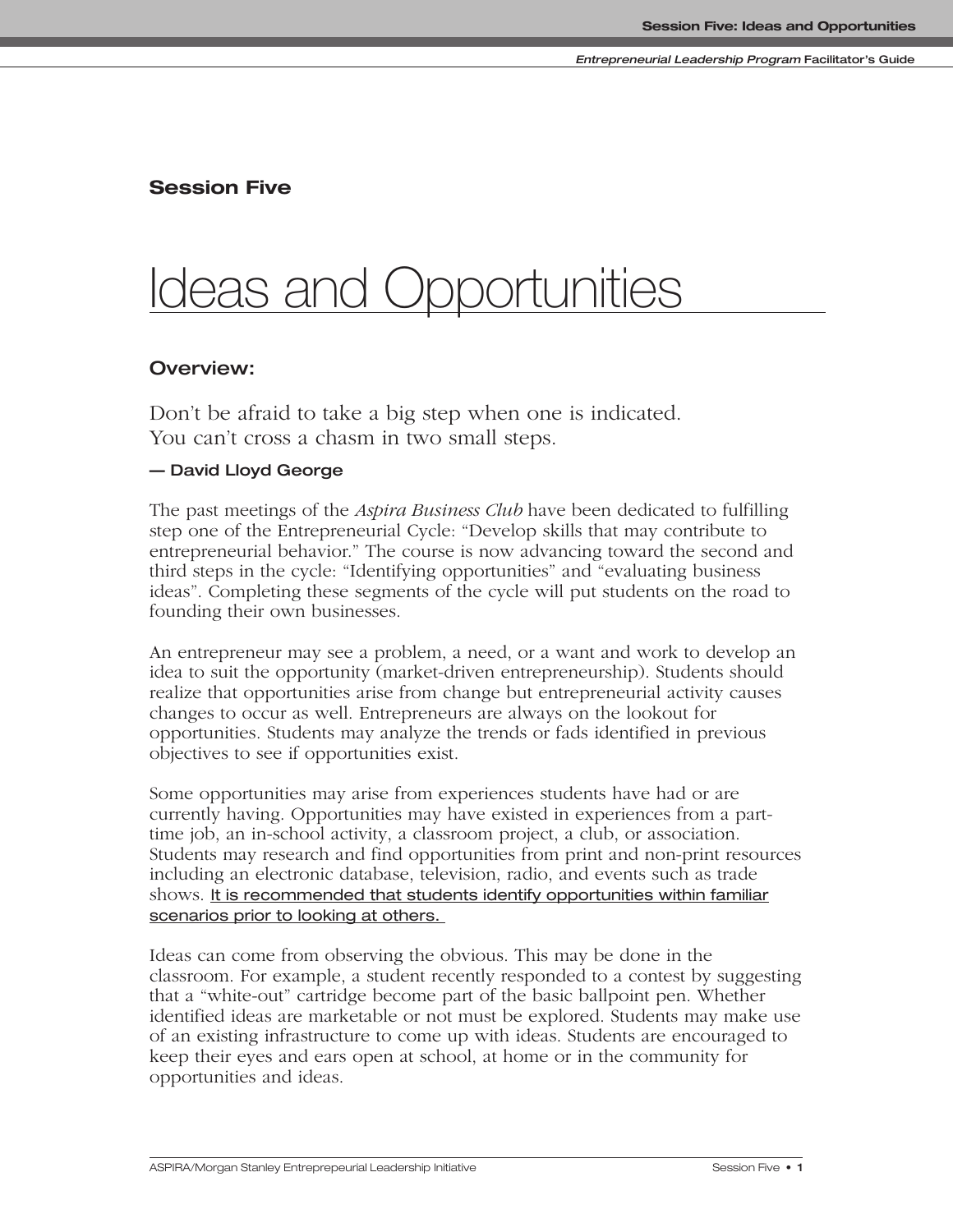**Session Goals:**

| <b>Suggested Activities</b>                                                                              | Time | Objective                                                                                                                                                                                                         |  |  |
|----------------------------------------------------------------------------------------------------------|------|-------------------------------------------------------------------------------------------------------------------------------------------------------------------------------------------------------------------|--|--|
| 5.1 Presentation:<br>Ideas v. Opportunities<br>presentation                                              | 10   | Learn to differentiate between<br>ideas and opportunities, and<br>understand the process of moving<br>from an opportunity to an idea to<br>a business venture.                                                    |  |  |
| 5.2 Presentation:<br><b>Taking Risks</b><br>presentation                                                 | 10   | Review the nature of risk taking<br>and its benefits, as well as<br>cautions. Present ways to reduce<br>the risk when taking advantage of<br>an opportunity.                                                      |  |  |
| 5.3 Interaction<br>- Choosing Your<br>Opportunity<br>interaction                                         | 20   | Engage in a group brainstorming<br>activity where students identify an<br>opportunity, assess various ideas<br>to respond to the need, and<br>select possible business ventures<br>coming out of the opportunity. |  |  |
| 5.4 Class Discussion:<br>Review background<br>research, current events<br>and case studies<br>discussion | 25   | Solicit input from students on<br>what they have observed about<br>leadership in entrepreneurship in<br>the news.                                                                                                 |  |  |
| 5.5 Class Discussion:<br><b>Background Reading</b><br>book talk                                          | 20   | Discuss this week's assigned text.<br>Review the major lessons and<br>answer any questions. Determine<br>how students can put the<br>information to use for their own<br>entrepreneurship plans.                  |  |  |
| 5.6 Session VI Preview<br>and Assignments<br>$\bullet$<br>preview                                        | 5    | Provide overview of next session's<br>topic. Clarify time and meeting<br>place of next activity. Assign<br>background reading.                                                                                    |  |  |

### **Section activities at a glance:**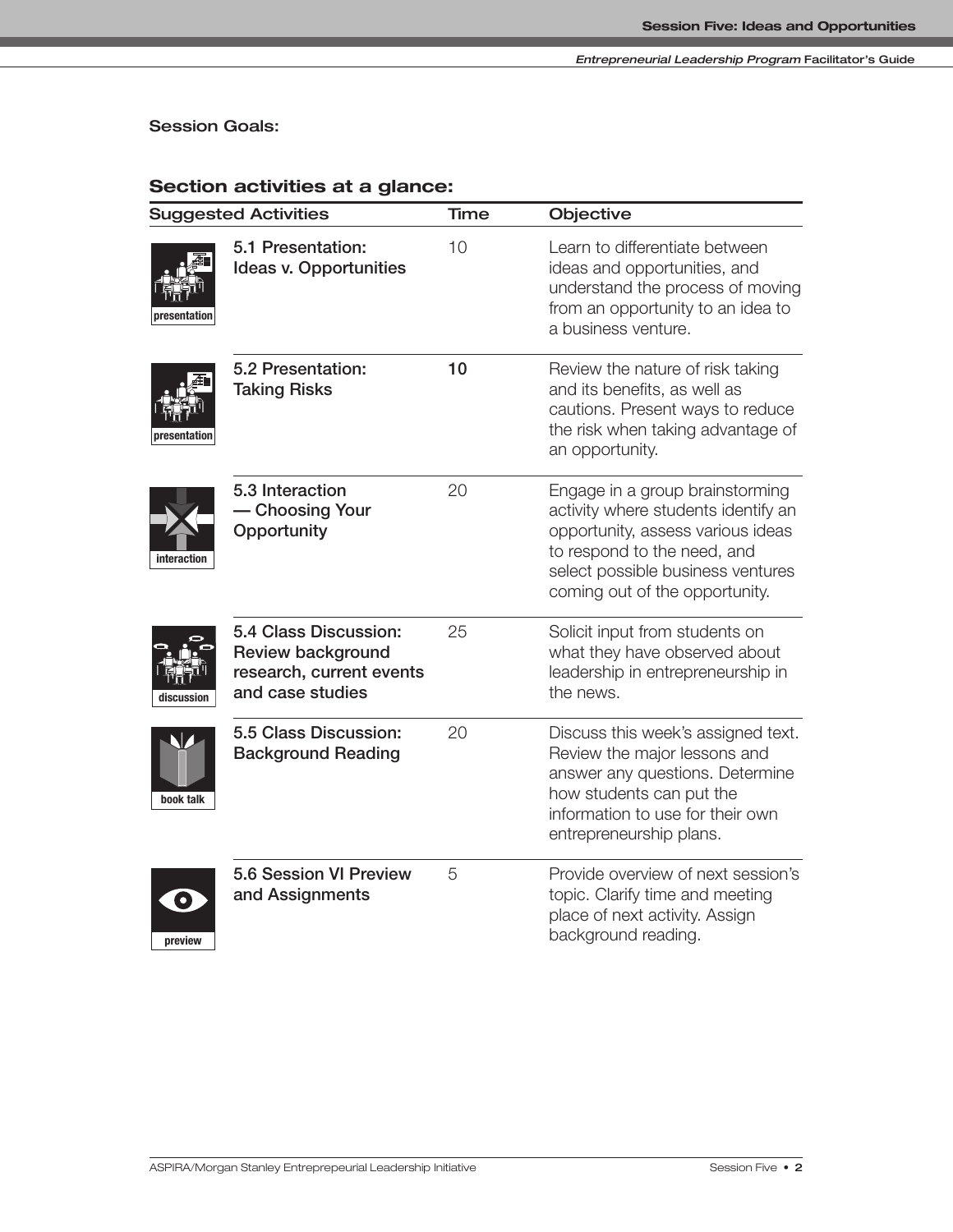

# **Activity 5.1: Presentation: Ideas v. Opportunities**

**Time:** 10 minutes

**Purpose:** Learn to differentiate between ideas and opportunities, and understand the process of moving from an opportunity to an idea to a business venture.

**Materials Needed:** Chalkboard, overhead and transparencies, or flip chart, participant handouts.

#### **Facilitator Presentation — Discussion Notes:**

(Encourage students to follow along on their handouts. You may wish to pause frequently to allow note taking and to ask students for examples of each types of business.)

What is an **opportunity**? The dictionary defines opportunity as: 1: a favorable juncture of circumstances; 2: a good chance for advancement or progress.1 Opportunities exist when there is a problem to solve, where there is a need or a want. What is an idea? An idea is a plan for action. In entrepreneurship, it is critical to understand how these two concepts are different as well as how they relate.

An innovative idea is of no value if there is no opportunity or market. How is an idea different from an opportunity? Opportunities can be defined as problems or needs, while an idea may be identified as the solution.

Where do ideas come from? Ideas can seem like "a dime a dozen" but good ideas must be simple and must be matched to an opportunity. You may find generating good ideas to be difficult. A good idea matches an identified opportunity and can be economically produced or developed for a proven market. One opportunity and its corresponding idea(s) can lead to others.

Why is innovation important to the economy and society today? Innovation is necessary so that society can respond to changing tastes and preferences. Businesses encourage their employees to generate ideas (intrapreneurship) to increase revenue, increase productivity, to improve the company image, and to become more competitive in a global economy. Training employees to be creative thinkers can be a great asset to companies.

<sup>1</sup> http://www.m-w.com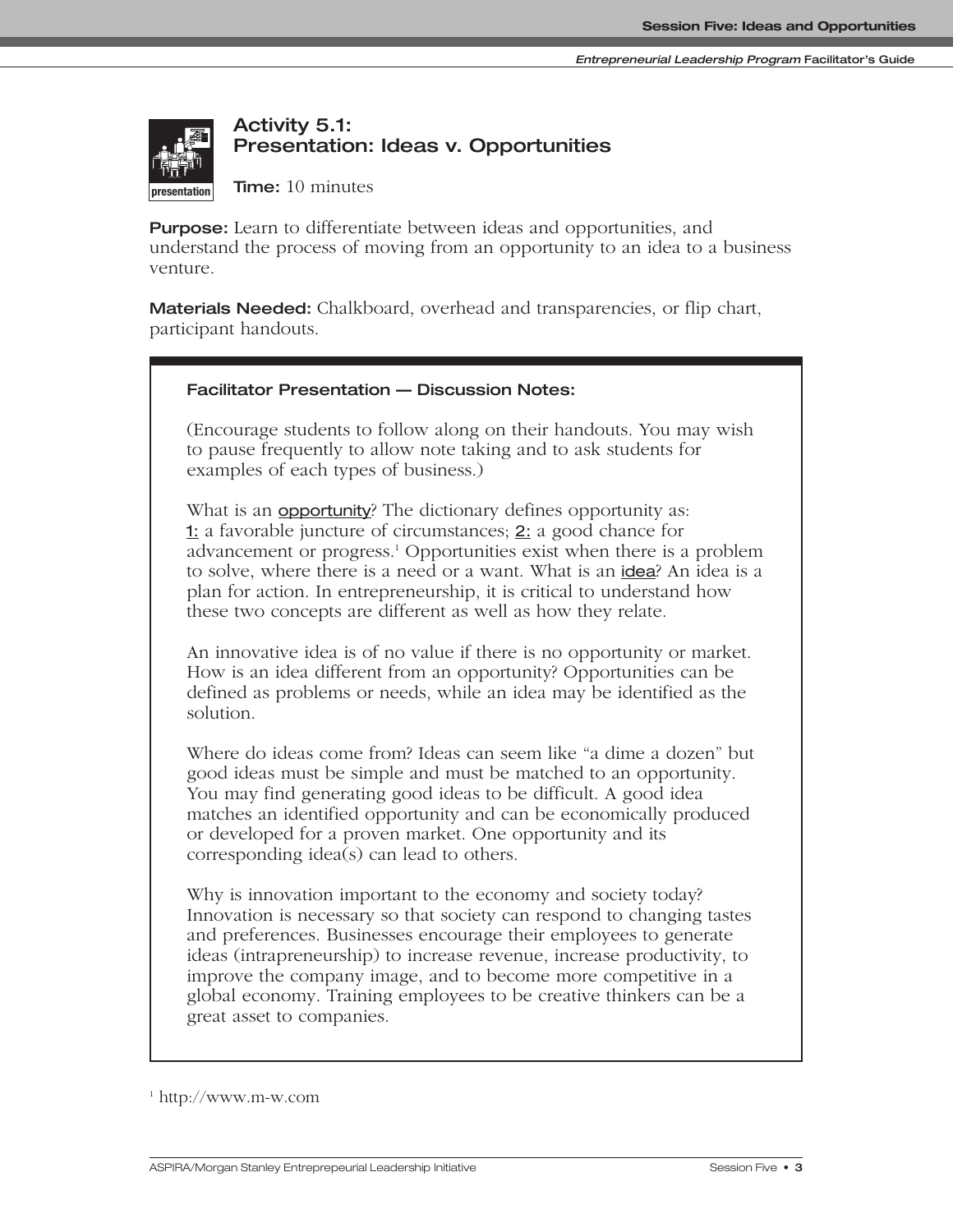#### **Discussion questions:**

Finding opportunities is the second step of the cycle. Students may discuss the fact that Steps 1–5 in the entrepreneurial cycle must be completed but not necessarily in the identified sequence. (See *The Entrepreneurial Cycle: Handout 5 in Session 1)* 

Ask students to discuss examples of opportunities and ideas from history lessons. What are some of the major inventions that have changed the way we live? The final chapter of *Rules for Revolutionaries* provides some excellent examples of innovation. One major point of this exercise is to see how frequently experts, and even the entrepreneurs themselves, underestimate or miscalculate the affect of their inventions. What are some recent examples of innovation? Ask students to put their own business concepts into this context: what is the opportunity? What is the idea or ideas?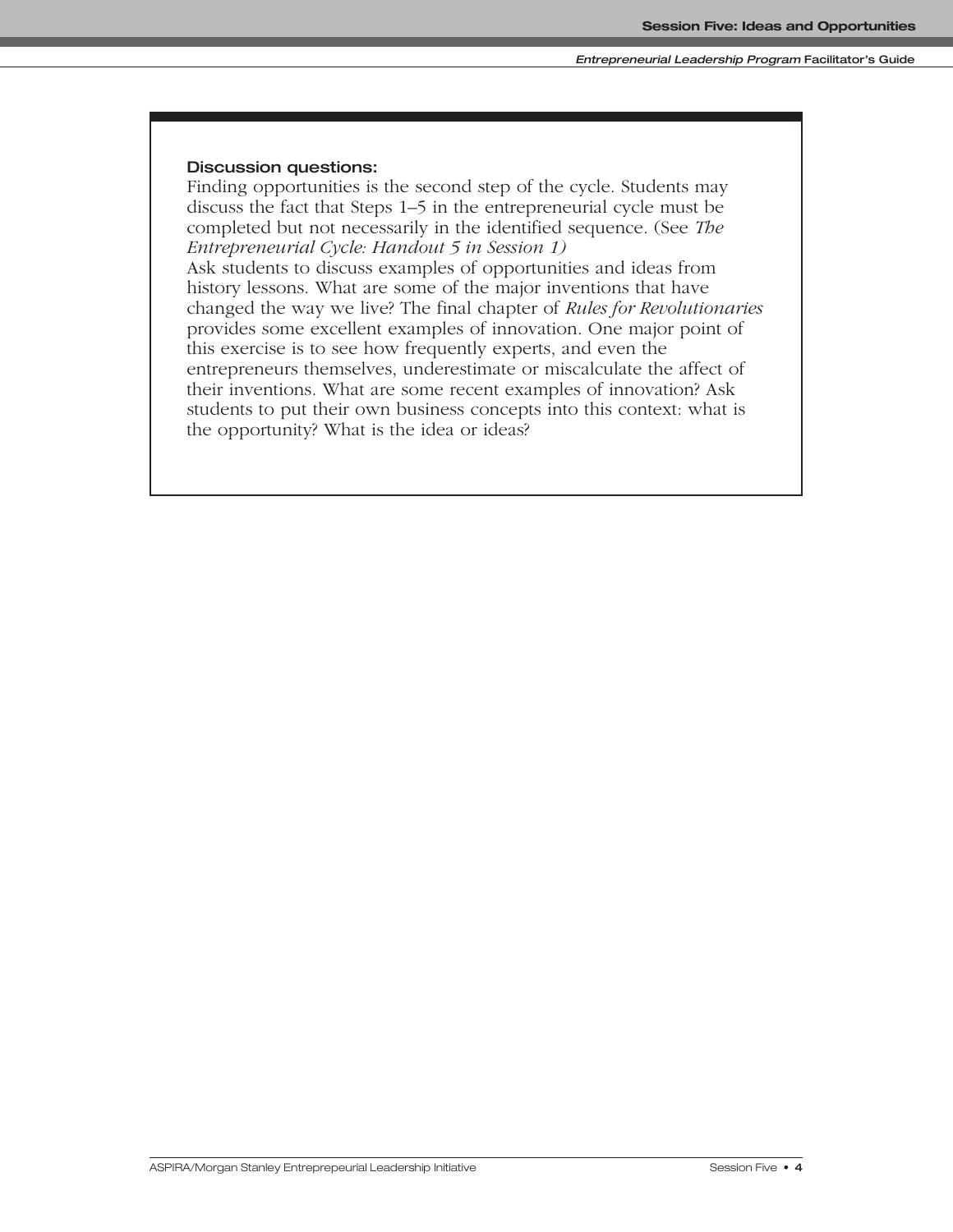

**Activity 5.2: Presentation: Taking Risks**

**Time:** 10 minutes

**Purpose:** Review the nature of risk taking and its benefits, as well as cautions. Present ways to reduce the risk when taking advantage of an opportunity.

**Materials Needed:** Chalkboard, overhead and transparencies, or flip chart, participant handouts.

#### **Facilitator Presentation — Discussion Notes:**

**I. WHY TALK ABOUT RISK?**

Responding to an opportunity with new ideas always involves some risk. Often, entrepreneurs evaluate the level and type of risk when deciding how and when to launch their business. Common risks that entrepreneurs encounter are: **interaction**

- **Financial Risk** to personal savings, community money, student funds, family savings, loans from financial institutions, and others;
- **Career Risk** may include risking the security of a job or career;
- **Family or Social Risk.** It takes many hours to make a venture succeed. Are family or friends supportive?
- **Emotional Risk** may occur if a venture fails. Can the psychological price paid be endured?

**Note: An emotional block** may be overcome with greater selfconfidence and self esteem. Fear, distrust, desire for security, and the inability to change may prevent you from generating creative ideas. Staying flexibility is a great method for overcoming an emotional block.

#### **II. RISK ASSESSMENT**

#### **Things to consider when assessing the risks of launching your own business:**

- **Cost:** investment requirements, initial startup and continuance funds (marketing, labor). Are new people or new expertise required?
- **Opportunity Cost:** cost versus benefit. Are there resources available to support the idea? Can a successful pilot translate into a successful enterprise/project? To what degree is the risk worth the benefit?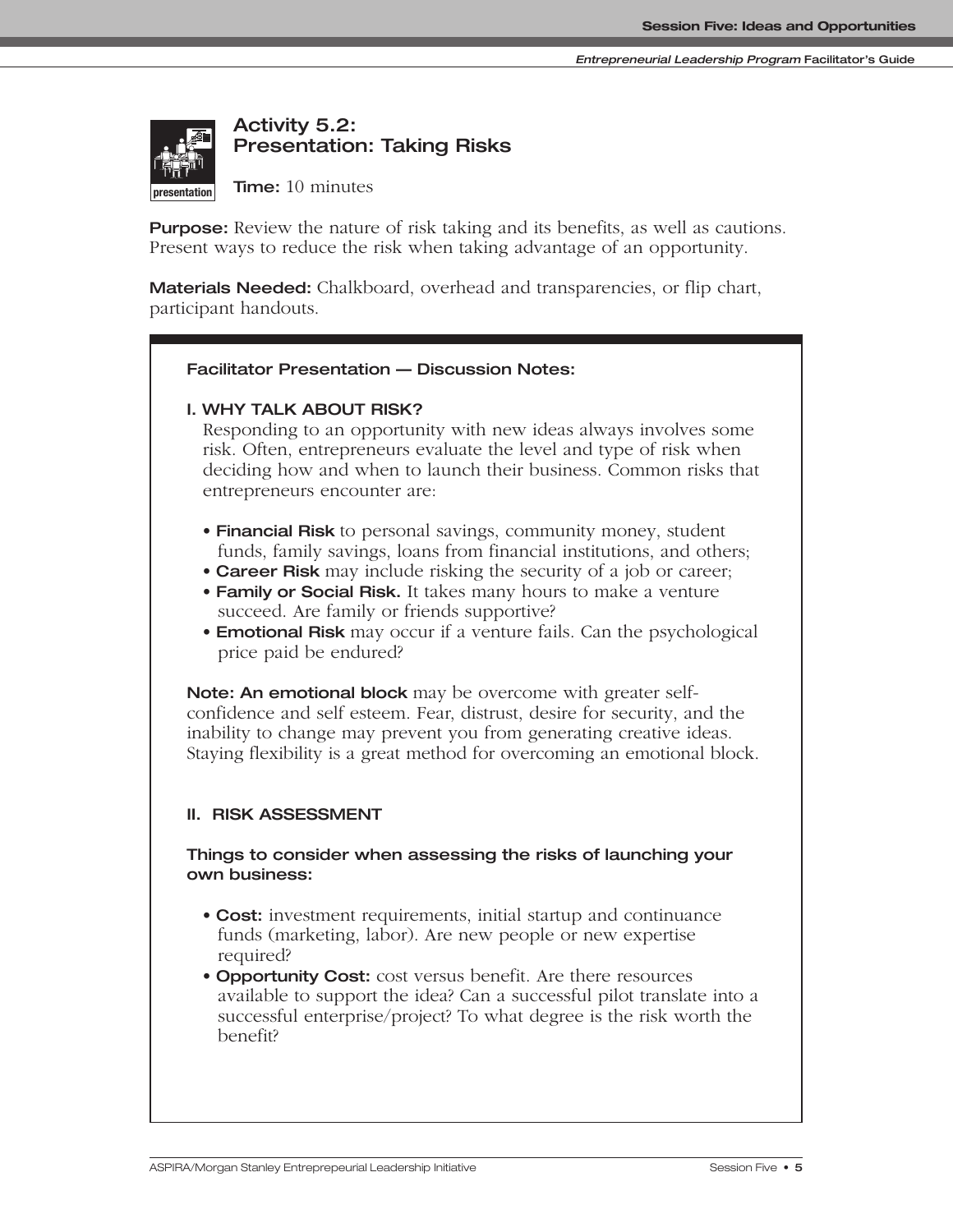- **Time:** When can the results be expected? How long will it take to get the product/service in place?
- **Purpose:** Does the idea involve a product or service that supports and need or want? How does this influence the short-term? longterm?
- **Your own skills:** What are your strengths and what weaknesses can you identify? What is your plan to gain the skills you will require? Can you team up with others to bring the necessary professional skills to your business?
- **Your Entrepreneurial personality:** Think back to the last session. How well does your personality line up with the profiles of successful entrepreneurs? What will you need to work on before launching your business plan?

#### **III. WHAT CAN CAUSE VENTURES TO FAIL?**

It is important to look a failure in entrepreneurial ventures and use them as valuable learning experiences. The purpose of reading case studies is so that you can pull tips from successful businesses, but also learn from failures. Remember to note the specific reasons why business ventures fail. Reasons for venture failures that you may see include:

- Lack of management skills;
- Bad financial decisions;
- Failure to plan;
- Insufficient profits;
- Difficulty marketing the product/service;
- Too much competition;
- Over and underestimating sales;
- Poor employer/employee relations;
- Personal factors (stress);
- Inefficient time management;
- Insufficient grasp of emerging threats and opportunities;
- Not being able to adapt to changes in the business environment.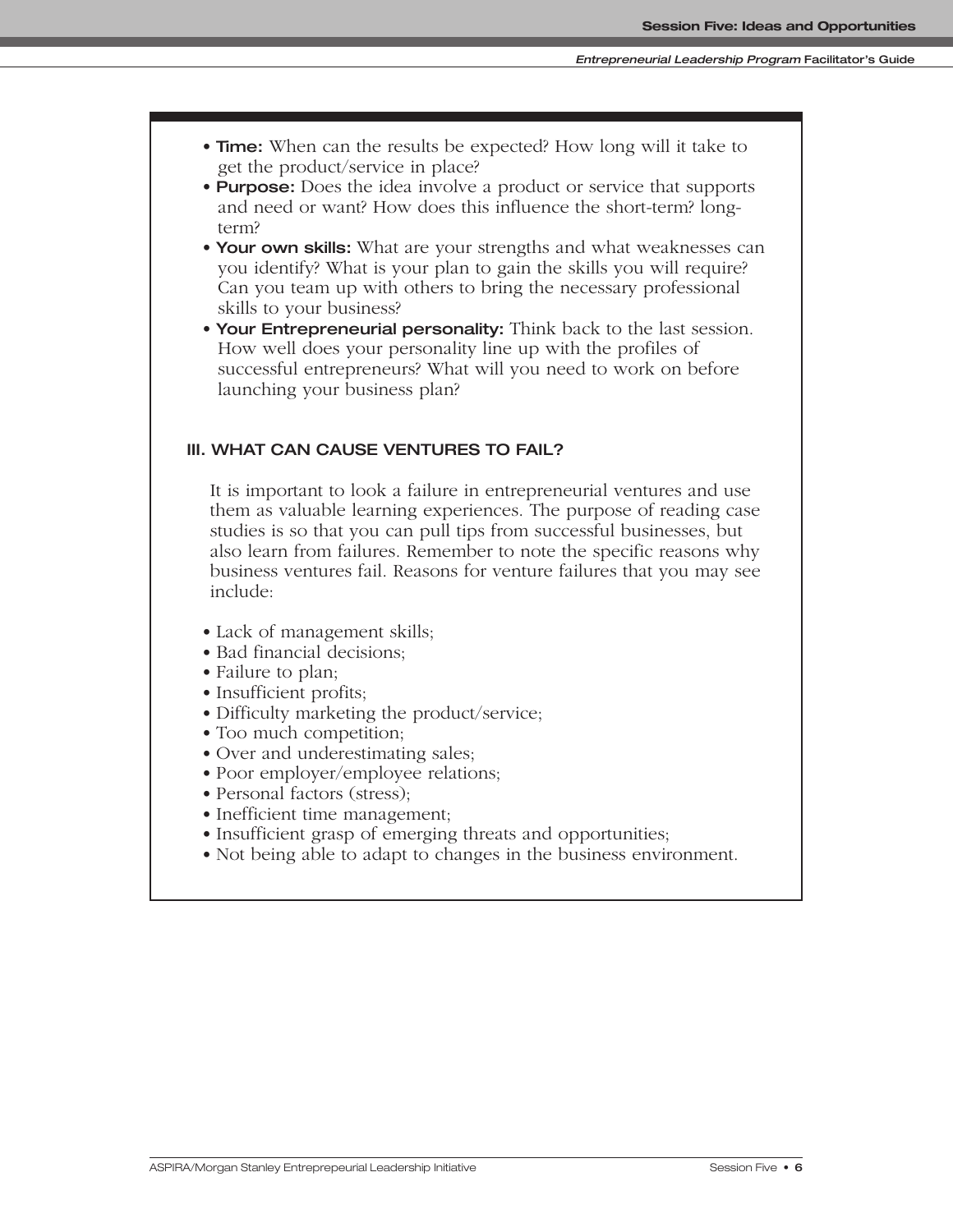

# **Activity 5.3: Interaction — Choosing Your Opportunity**

**Time:** 20 minutes

**Purpose:** Consider the various roles within a business and experiment with ways to determine which fields fit with your skills and interests.

**Materials Needed:** Chalkboard, overhead slides, or flip chart.

#### **Introduction:**

Why evaluate opportunities? Because it is easier to evaluate an opportunity before launching a business than to find out later that your venture was not a solid one. Is there reliable information available about the opportunity? Is the timing of the opportunity right? What are the advantages and disadvantages of the opportunity? You need to ask yourself all of these questions. It cannot be stressed enough that planning and evaluating opportunities provides valuable information to determine whether your venture has the potential for success.

#### **Steps to complete:**

As an initial exercise to get students to generate opportunities, consider the following:

- Give students an item and ask them generate business opportunities that could be used in conjunction with an item. For example, used car oil. Suggested opportunities may be: a device for protecting the environment from the used oil, a permanent storage unit, or a process to recycle it.
- "What if" exercises for students to discuss. Some examples that may be used to search for opportunities may be: What if people stopped aging? What if there was no gasoline? What if students had to learn on their own?
- Throughout the identification process, you may "throw in" an unexpected suggestion to encourage the students to search even further. For example, if a group of students were looking at an opportunity where they could provide local yard care service, you may present a "what if" situation such as a city bylaw that was passed forbidding local residents to water their lawns.
- Put students into groups and ask them to brainstorm the particular advantages and disadvantages of an opportunity. The group should assemble a common list to be shared with the entire class.

Ask students to think about their own business venture and reflect on a set of criteria to judge the opportunity. The following items may be used as a checklist: (Students should use Handout 4):

- Has the opportunity been considered by others?
- If yes, have others selected or acted upon it?
- Can I determine how long the opportunity may last?
- Am I satisfied that I have accurate and sufficient information about the opportunity?
- Have I specifically defined the opportunity?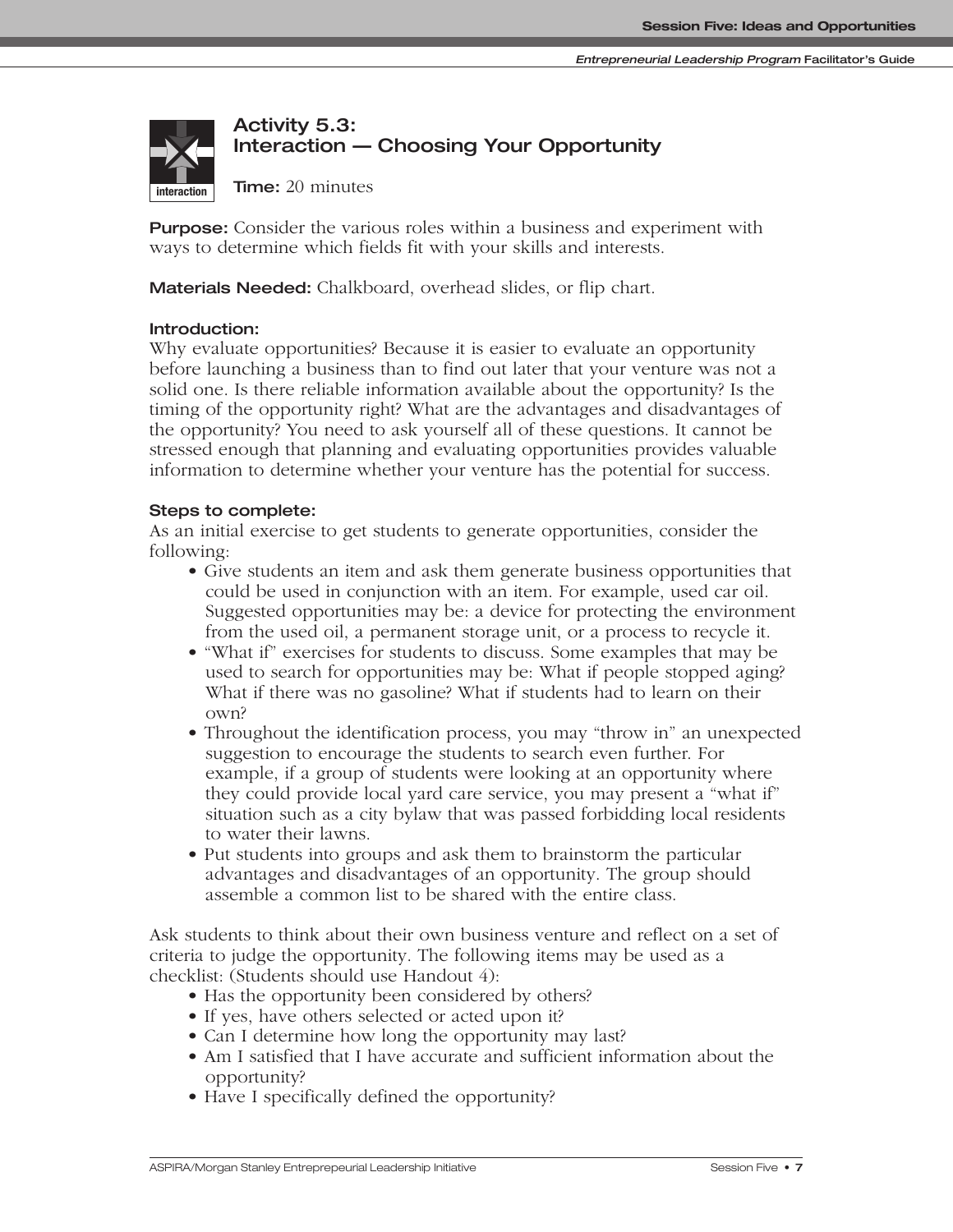- Will people care about the opportunity?
- Is this the best opportunity I can envision?
- Can I generate a good idea to match the opportunity?
- Does the opportunity suit my personal goals?
- Are there any regulatory systems that may restrict or limit the opportunity I envision? (Regulatory systems may include laws, bylaws, school rules, or others.)
- What is the target market? (For example: Have I studied the lifestyle and created a customer profile of the type of consumers that would take interest in this opportunity.)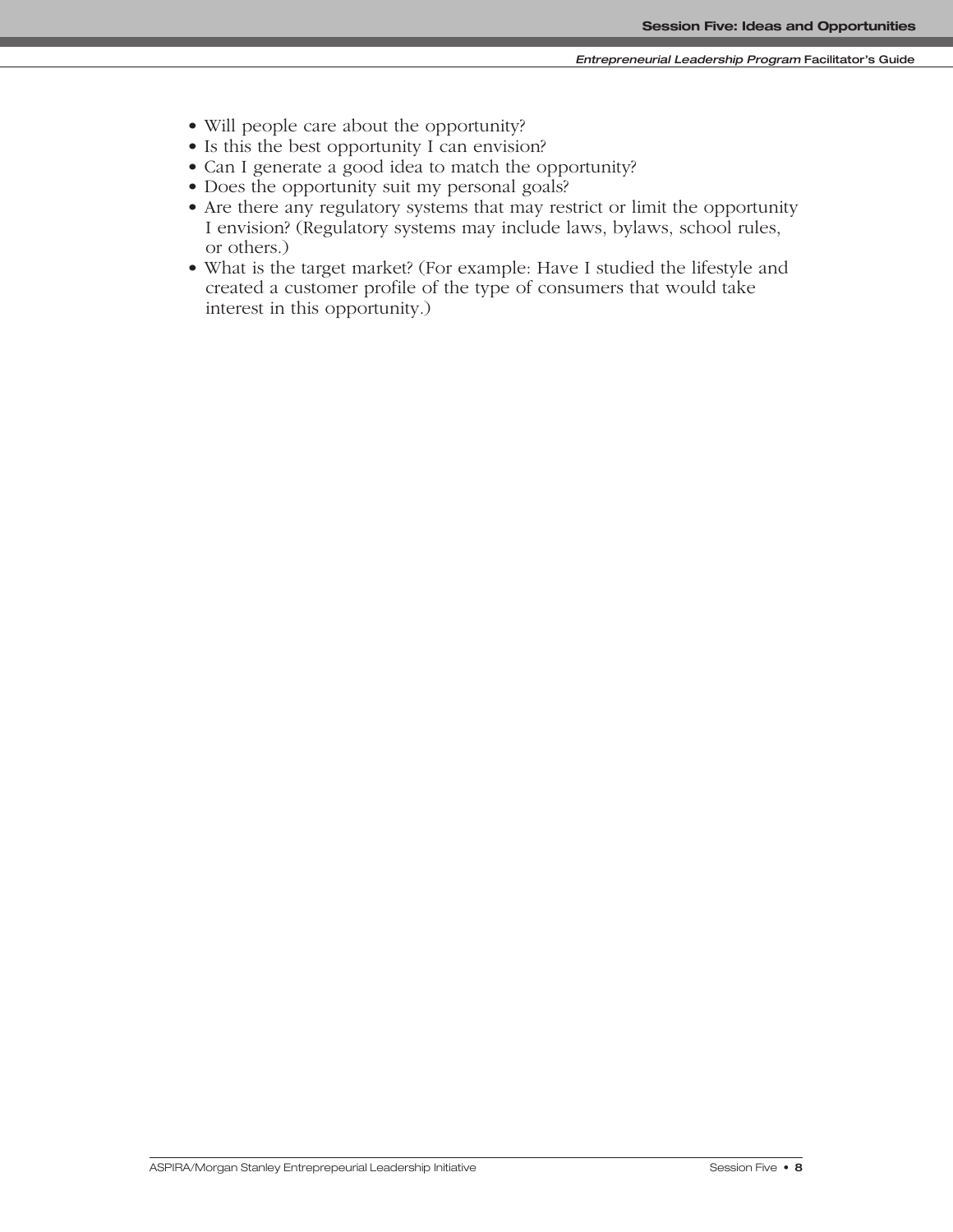

**Activity 5.4: Class Discussion— Research, current events and case studies**

**Time:** 10 minutes

**Purpose:** Solicit input from students on what they have observed about business structure and skills, leadership and entrepreneurship over the past week.

**Materials Needed:** Chalkboard, overhead and transparencies, or flip chart; current events articles; journals.

#### **DISCUSSION IDEAS:**

During a typical *Aspira Business Club* session, a portion of the time should be dedicated to discussing current events. You may have elected to assign a topic based on an upcoming session, or may leave this session open to students' interests. You may wish you use this portion of class to assess the students' current knowledge and opinions about entrepreneurship and business practices in general. Using the feedback, consider ways to tailor the course further to students' interests.



### **Activity 5.5: Discussion of Background Reading**

**Time:** 20 minutes

**Purpose:** Discuss this week's assigned text. Review the major lessons and answer any questions. Determine how students can put the information to use for their own entrepreneurship plans.

**Materials Needed:** "Book Discussion Notes" found in the *Teaching Entrepreneurship* Guide for whatever text has been assigned as the pre-course reading. Copies of participant handouts.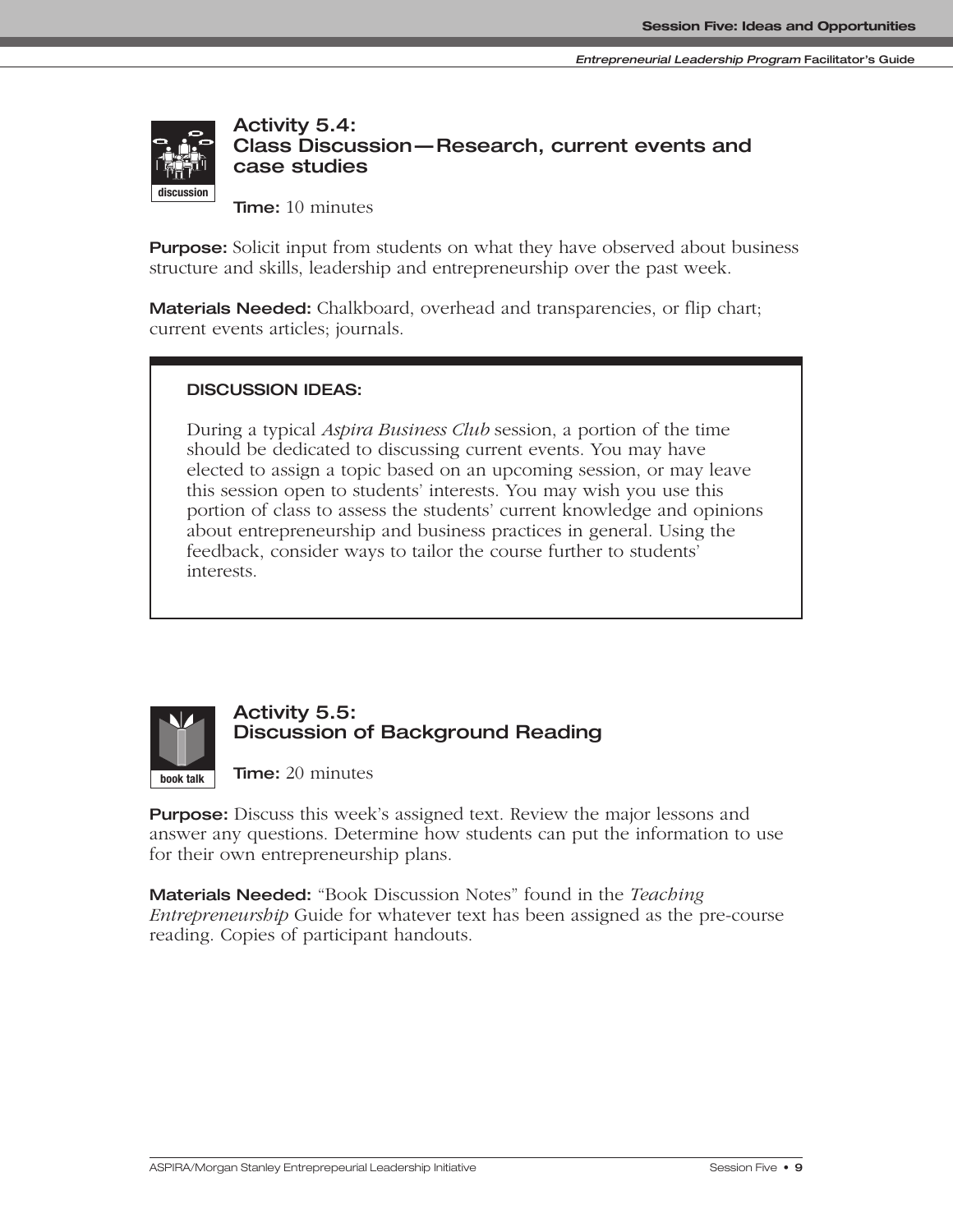#### **Activity 5.6:**   $\bullet$ **Assignments & Session 6 Preview Time:** 5 minutes **preview**

**Purpose:** Provide overview of next session's topic. Clarify time and meeting place of next activity. Assign background reading, journal entry and research topics.

#### **Materials Needed:** None

#### **Steps to Cover:**

**presentation discussion**

Using the Objectives section of the Session 5 Facilitator's Guide, preview the topics that will be discussed during the next session.

Assign students a topic for next week's journal entry.

Assign the pages or chapters for the next session's book discussion.

Make sure that students are clear on the next meeting time and place of the *Aspira Business Club*. Indicate how any schedule changes will be communicated and decide if you or a student will send a reminder.

Thank the students for contributing to a successful meeting of the *Aspira Business Club*. Remind them that the process should be participatory and you look forward to their comments and suggestions for the next session.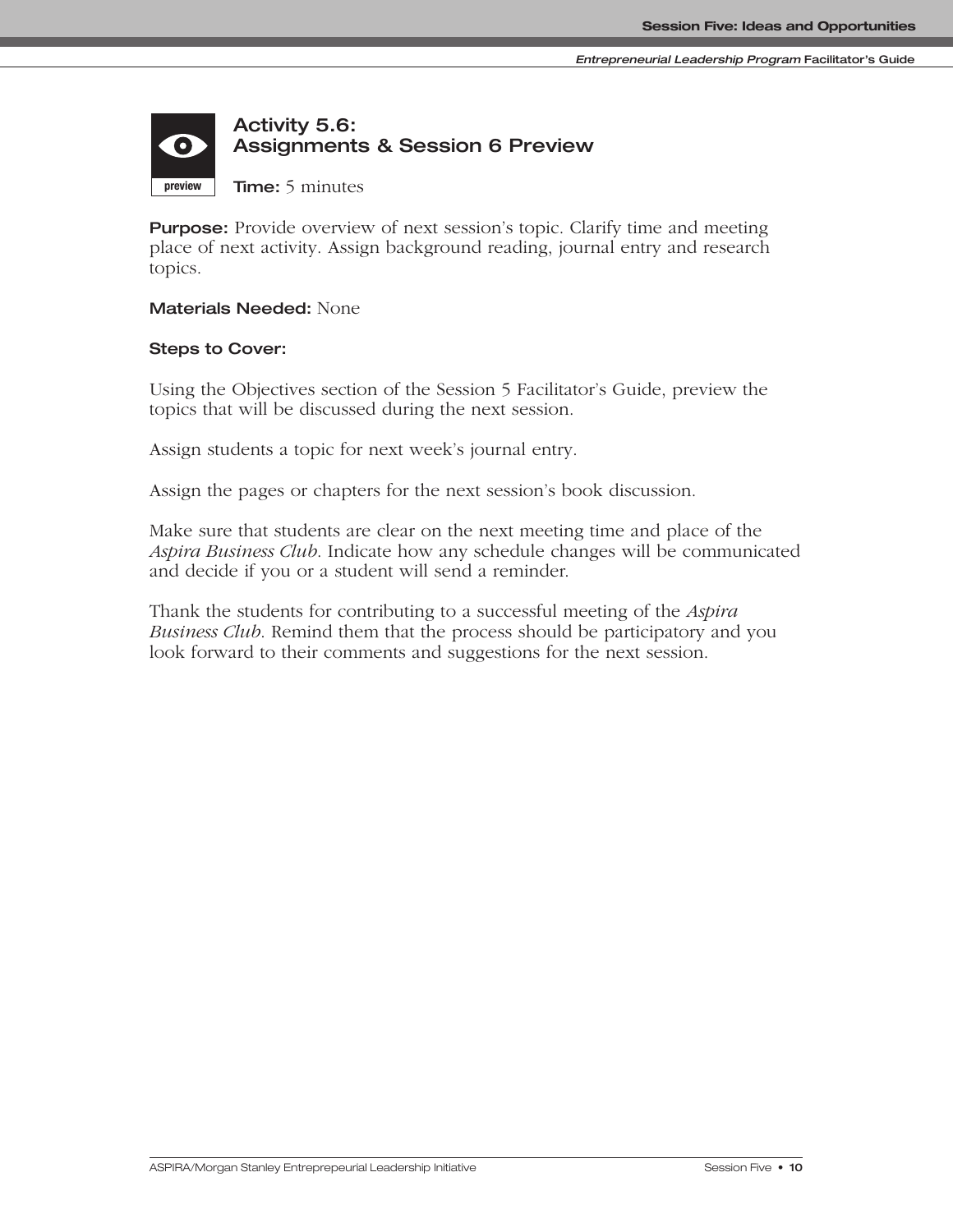# **Handout 1: If you are stuck for an idea….**

#### **Think about conditions that may give rise to an opportunity. Here are a few examples:**

- increasing population in the United States and the world;
- a multicultural society: increased Latino population and Spanish-speakers;
- immigration reform;
- fears about terrorism;
- improved (but equal?) access to technology: computers, cell phones, wireless internet;
- gender equity with women assuming positions of power;
- two-career families;
- violence in neighborhoods and schools;
- obesity epidemic;
- trends in health consciousness: special diets, use of gyms;
- increased need for lifelong learning;
- increasing school choice (vouchers, charter schools);
- Environmental concerns

Think about the implications of each type of change. How do these implications affect opportunities that may arise? What new needs, wants, problems may arise out of a change?

Other possible areas for opportunity searches may include the following:

- **Unexpected Successes —** Is there opportunity to build upon a success? For example, the invention and development of computer hardware and software has been successfully received. Continual changes to improving the performance of software and hardware in the computer field and the ways computers are used may be considered opportunities that have resulted from the introduction of computers. Think about recent venture successes and their geographic and demographic features. What customers could utilize the product/service?
- **Unexpected Failures —** On the other hand, look for venture failures or declines that were not anticipated. For example, what do you think will happen to traditional phone companies given the growth of cell phones and internet phones? Can you think of examples of well-publicized inventions that flopped? Examine venture failures and their geographic and demographic features. What traditional market groups have unexpectedly declined?
- **Unexpected Events —** Unexpected events may occur at home, at school, in the community, state, country, or internationally. For example, if the United States' President visits your town, what new product, service, or improvement of ideas can be developed from this opportunity?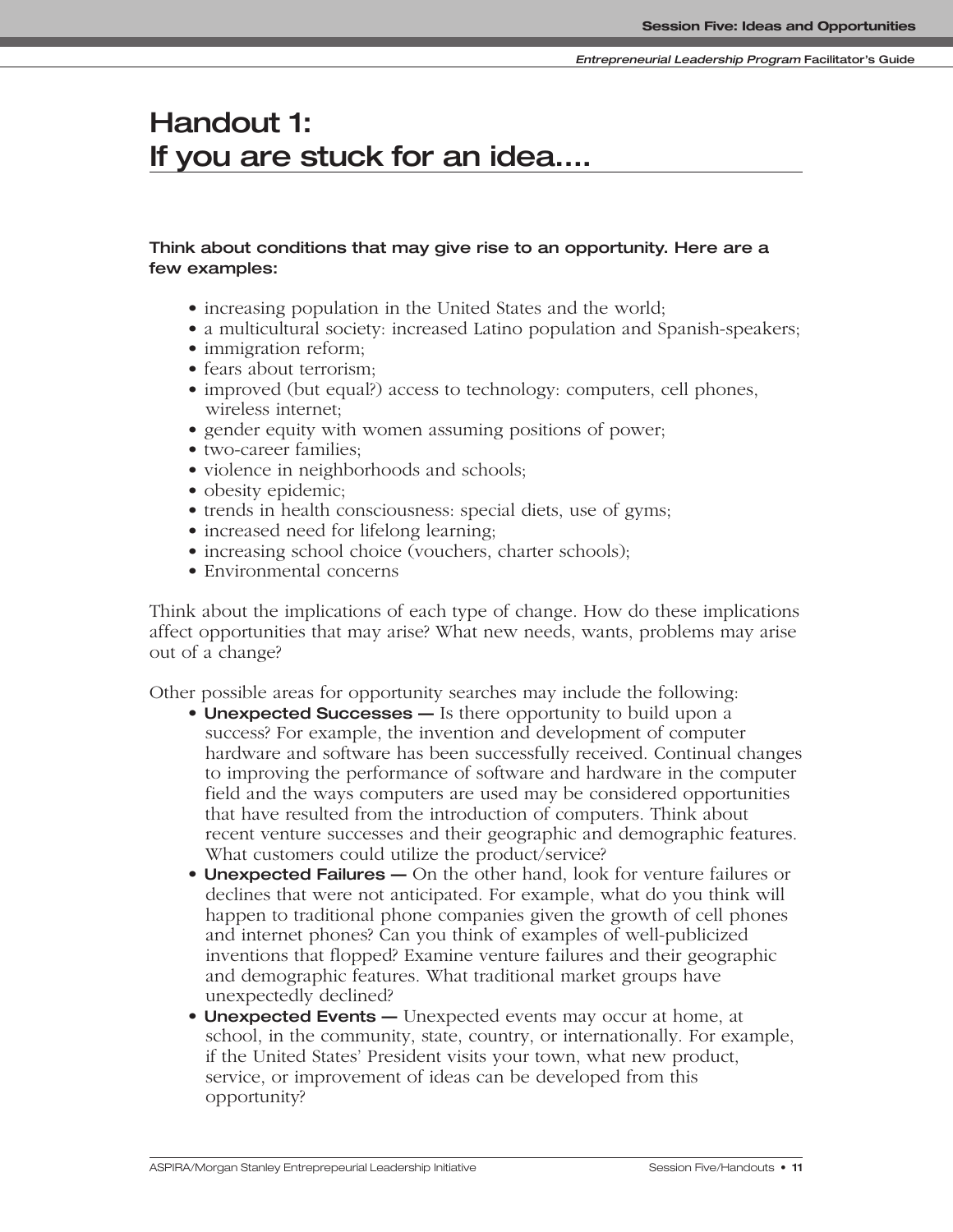- **Weakness in a Process —** What is the missing link from a system, process, or procedure at school, home, or in a business? Why do processes work better at some particular times than others?
- **Changes in Potential Markets —** What major changes are occurring to customers (aging), to markets (free trade), to the structure of business (technology or the green revolution), to the legislation/regulatory system (laws, bylaws), to suppliers, or to financing?
- **Changes in High Growth Areas —** Examples may include the introduction of compact disc players, the wellness model, and health foods.
- **Changes in Technology —** For example in the area of electronic communication: computers, voice input, scanners, and virtual reality have changed the venture context.
- **Changes in Demographics —** Examples: age, education, income.
- **Changes in Perception** How are the products/services perceived by the target population? Is there an opportunity? Consider values, lifestyles, new purposes for products/services, normative pressures (for example, wellness, being physically fit, or the return to the preservation of the family unit).
- **New Knowledge —** What new discoveries or sources of information regarding the service or product or what new combinations of knowledge create new insight (opportunity)? For example: the impact of the laser, nuclear power, increased awareness of environmental conditions, or the impact of second-hand smoke.

Entrepreneurs view change as an opportunity to employ the entrepreneurial process. To become an entrepreneur, you must look for opportunities to pursue rather than wait for them.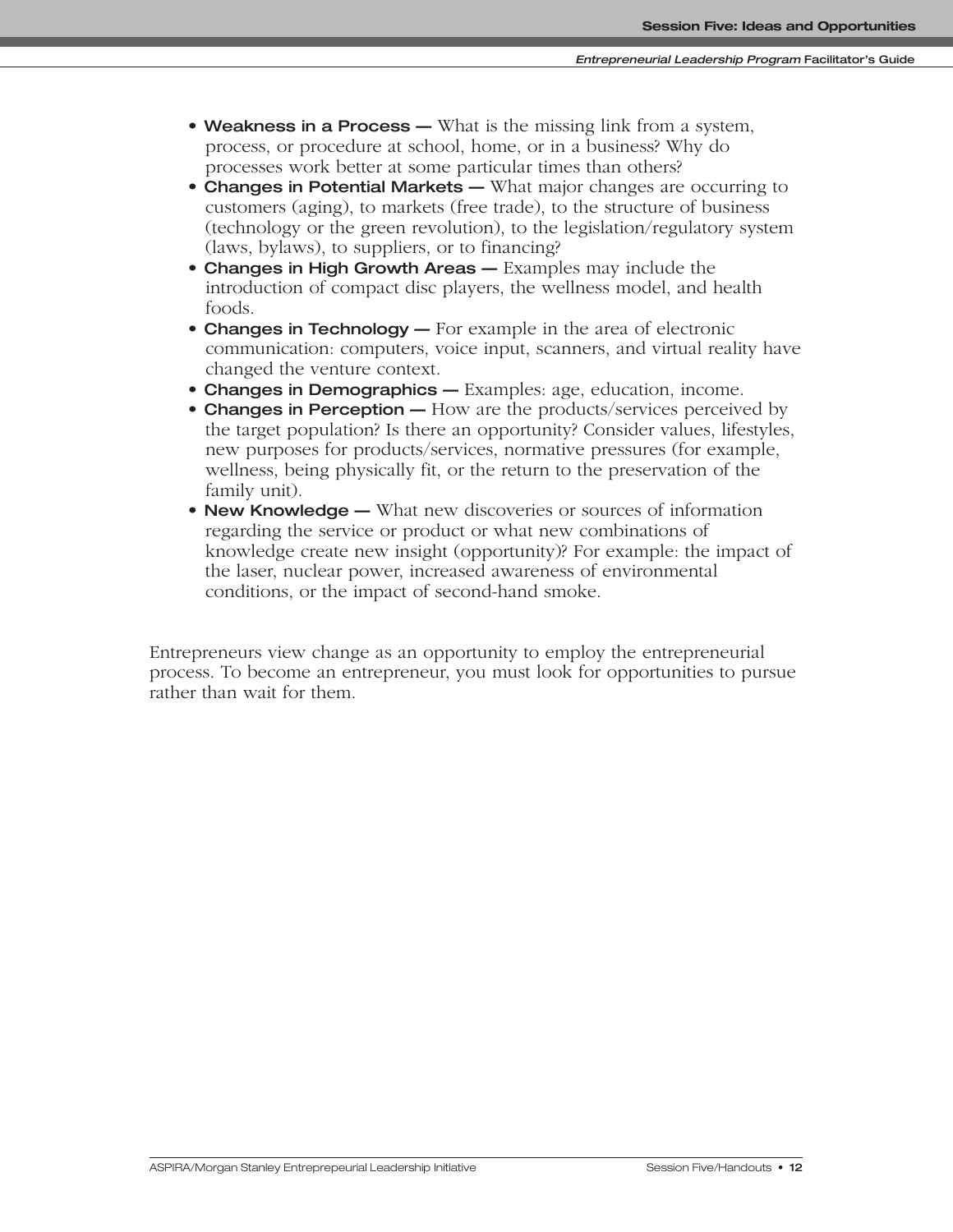# **Handout 2: Tips for Planning a Successful Venture**

#### **Ask yourself:**

- Is there a problem/need?
- What is the opportunity? What is the idea?
- Is there a special group to reach? (Latinos, young people, seniors)
- Is there an over-utilization or under-utilization of something?
- Can an existing product be used in a different way? (i.e. don't "reinvent the wheel")
- What could be done more efficiently?
- What tools could be developed to help?

#### **Entrepreneurs never wait for opportunities to happen; they look for them.**

- Match an opportunity to an idea
- One thing could lead to another (rely on input from you team).
- Expect the unexpected.
- Don't overlook the obvious.
- Pay attention to small things.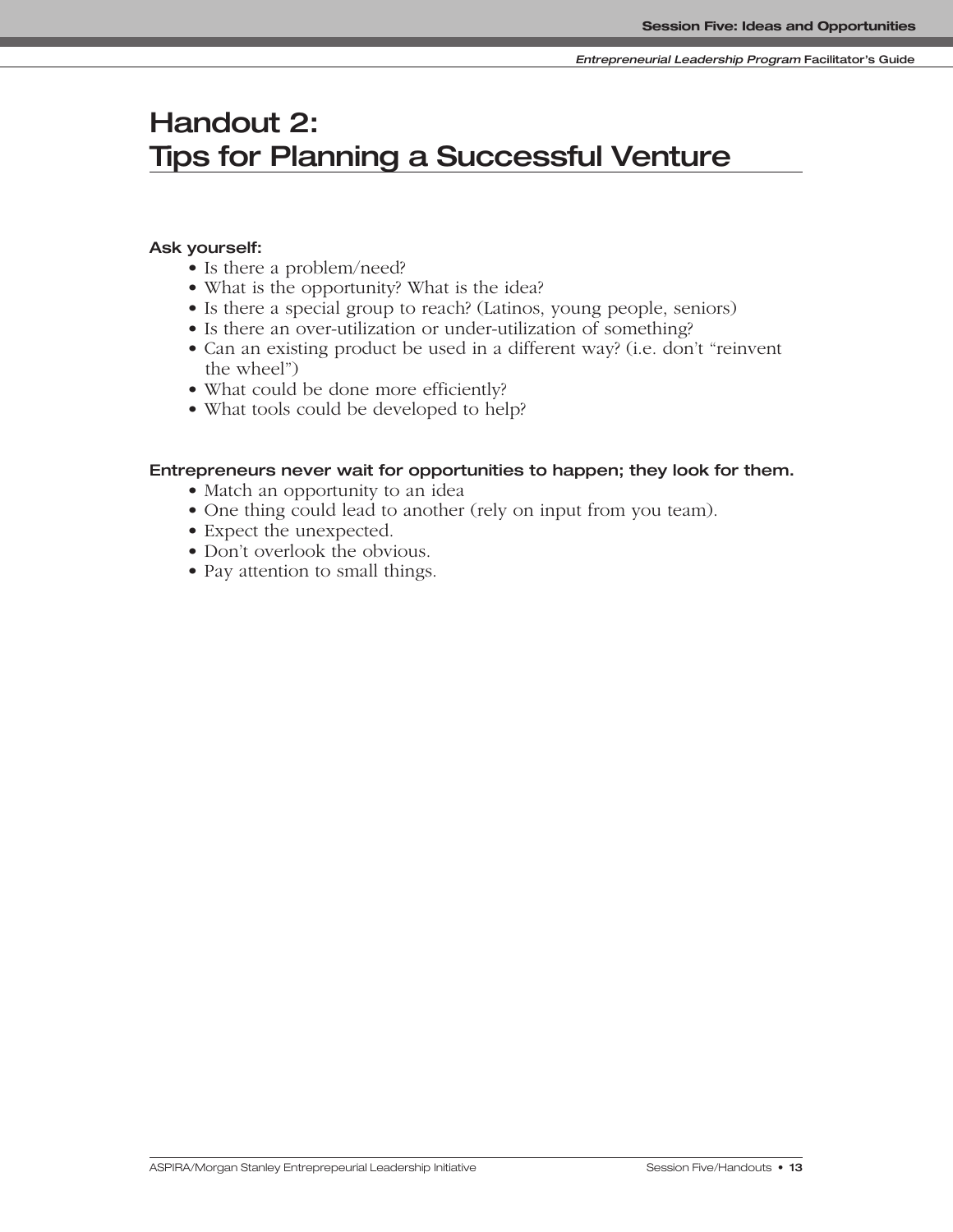**Entrepreneurial Leadership Program Facilitator's Guide**

# **Handout 3: Ideas and Opportunities**

**What is an idea?**

**Give an example of an idea.**

**What is an opportunity?**

**How is an opportunity different from an idea?**

**Describe your business idea and the opportunity it addresses. How will you move from business idea to business opportunity?**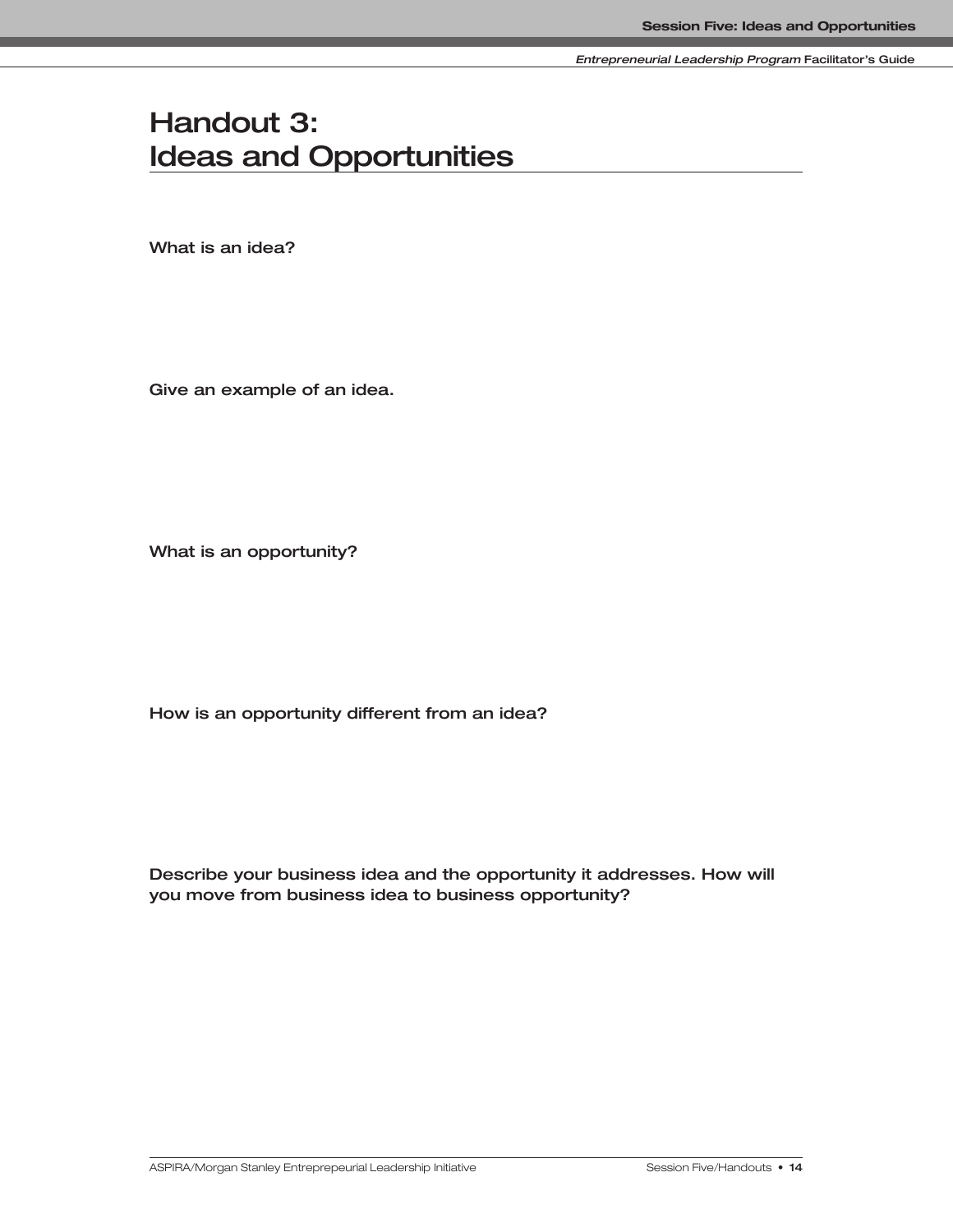# **Handout 4: Rate Your Opportunity**

#### **On Handout 2, you described your business opportunity. Now answer the following questions:**

- Has the opportunity been considered by others? Yes / No
- If yes, have others selected or acted upon it? Yes / No
- Can I determine how long the opportunity may last? Yes / No
- Am I satisfied that I have accurate and sufficient information about the opportunity? Yes / No
- Have I specifically defined the opportunity? Yes / No
- Will people care about the opportunity? Yes / No
- Is this the best opportunity I can envision? Yes / No
- Can I generate a good idea to match the opportunity? Yes / No
- Does the opportunity suit my personal goals? Yes / No
- Are there any regulatory systems that may restrict or limit the opportunity I envision? (Regulatory systems may include laws, bylaws, school rules, or others.) Yes / No
- What is the target market? (For example: I have studied the lifestyle and created a customer profile of the type of consumers that would take interest in this opportunity) Yes / No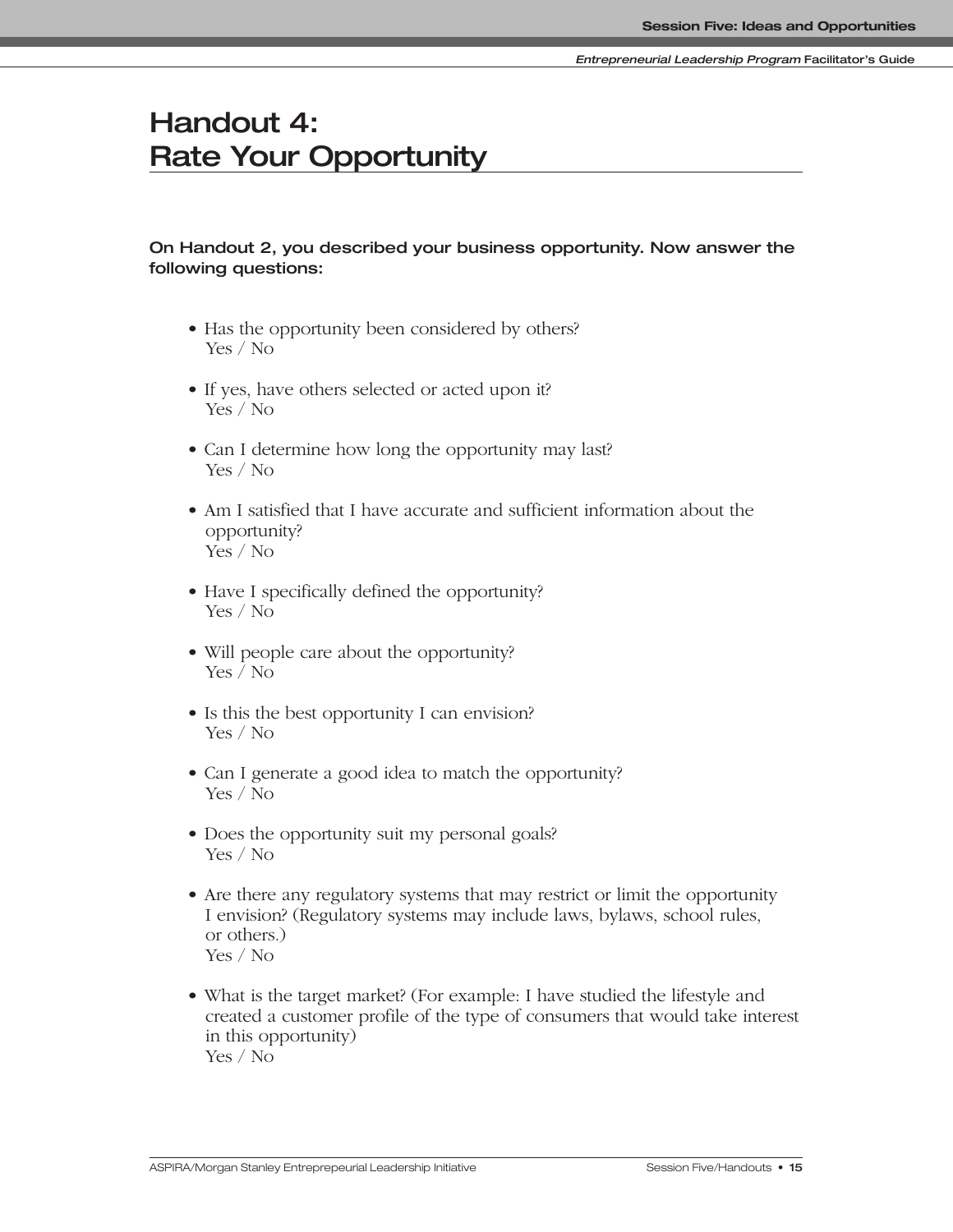# **Handout 5: Business Selection Checklist**

**Here's a look at each of the categories and some of the things you should consider when rating them:**

**Your knowledge of the business:** How much do you know about the area? Will you have to spend extra time and money teaching yourself the business? Will you have to take on a partner because you don't know the business well enough? **Rating: 0** — no knowledge of the business; **1** — some indirect knowledge of the business; **2 —** limited knowledge; **3 —** working knowledge.

**Your experience in the field:** In some cases, you may have a lot of knowledge about the subject, but not much experience. Have you ever worked in this type of business before? Will any of your partners have this experience? To what extent is hands-on experience crucial to the business?

**Rating: 0 —** no experience; **1 —** indirect experience; **2** — limited experience; **3 —** familiar with the business.

**Your skills:** Ignore, for now, those skills that might be common to each of your ideas, and try to concentrate on skills that are unique to that business. To what extent do you possess those skills? If you lack them, how difficult will it be to acquire them?

**Rating: 0 —** none; **1 —** limited skills; **2 —** some skills; **3 —** extensive skills.

**Ease of Entry:** Think both of the costs of entering the business and of the competitive barriers that might exist. For example, a service business that you can run from your home might be relatively inexpensive to start, but if several others are already providing that service, entry in the field may be difficult. **Rating: 0** — crowded field, very difficult to enter; **1** — limited entry available; **2 —** mix of large and small competitors; **3 —** virtually unrestricted entry for any size business.

**Uniqueness:** Uniqueness does not necessarily mean that literally no one else is providing the same product or service. It can mean that no one else is providing the product or service in the same way that you intend to provide it, or it can mean that no one is providing it in your area. You are looking for some way to distinguish your product or service from others who are already in business. **Rating: 0** — your product or service is widely available; **1** — a few to several others are offering your product or service; **2 —** only one or two others; **3** — no others are providing your product or service.